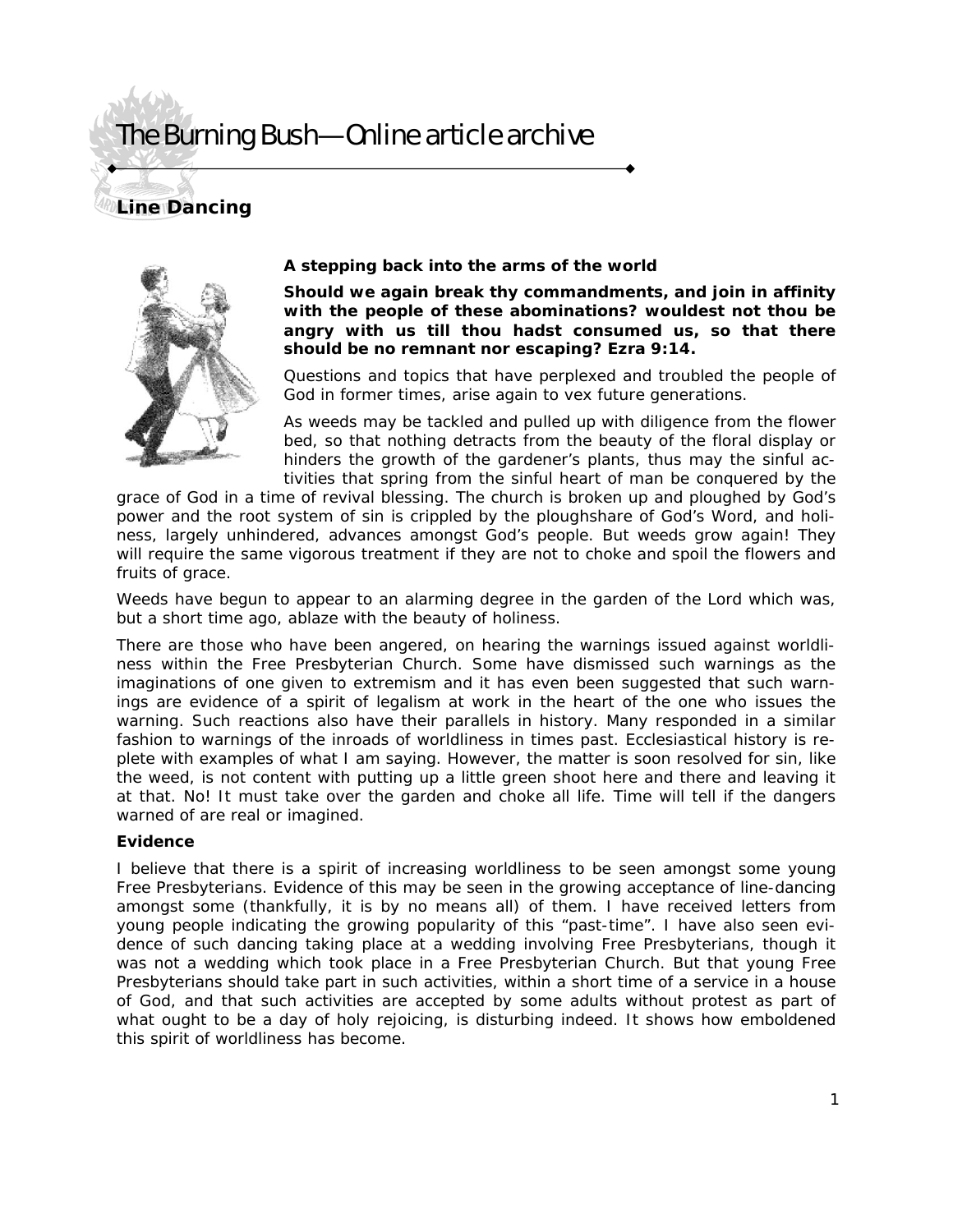# The Burning Bush—Online article archive

### **Ordination oath**

The founding fathers of the Free Presbyterian Church deemed it wise to formulate an ordination oath for ministers whereby they solemnly swore to publicly denounce the great public vices of drinking, dancing, gambling and the pleasure crazes of this present evil world? That being so, I am required, as are all other Free Presbyterian ministers, to publicly sound out a warning when young people from within our congregations become involved in dancing and have the temerity to introduce such activities into wedding celebrations. The ordination oath of the Free Presbyterian minister indicates that this is a matter on which Christian opinion is settled. Grace has prompted millions to forsake the dance floor, but it has never generated a desire to tango or to break out into the caperings of the line dancer! David danced, or jumped for joy, before the Lord. Such an activity is as far removed from line dancing as the crooning of a pop star is from the sound of heaven's holy praise!

#### **Sheep and goats**

It was, I believe, W P Nicholson who coined the phrase, or at least introduced it to Ulster, that many in the professing church have ceased to feed the sheep and have taken to entertaining the goats. Dancing is for goats and those who promote it or sanction it are not acting in the spirit of the Great Shepherd. Let all who love the Lord and have the wellbeing of His people at heart, take a stand against this insidious practice. If ministers, elders, parents, Sabbath and Christian day school teachers and youth leaders do not stand up against the inroads of this evil and worldly trend, then they will be contributing to the downfall of our church and ensuring that it follows in the same sad way of apostasy as did the Presbyterian and Methodist churches here in Ulster.

This preacher is determined not to have such a failure on his conscience.

It is time now for those that have direct knowledge of this sin to stand up against it, irrespective of whom it offends or what reproach they suffer. The honour of Christ and the wellbeing of His flock should move us to action as we look back on fifty years of His mercy to us as a people.

#### **Information on Line Dancing taken from a site on the Internet**

Line Dances began sometime around BC. As far as I have been able to determine from research, line dancing in one form or another has been around since recorded time. . . . . What we do today evolved from the old "Contra" dances that were very popular in the New England States from the early 1800's. Contra style dances are still popular but in a slightly different form. In the 1800's two lines would form, men on one side, women on the other. The partners would join between the two lines and generally do their own routine down the middle. When they reached the end of the lines, they parted and moved back into their respective lines and the next couple would begin. The "Stroll" from back in the 1940's is a good example of this style of dance. If you saw the movie "Grease", you saw the "Stroll" being done by John Travolta. . . . . . In the 1970's, the form of Line Dance we do today was born. I have books written by a man who was born in the early 1800's and who gave what I consider to be fairly accurate information on the concept of line dancing. I've seen some very old film dating back to the beginning of moving pictures and some even older photos of African tribes in line dance formation doing step combinations not that far removed from what we do today. There were similar dances done by the American Indian. I